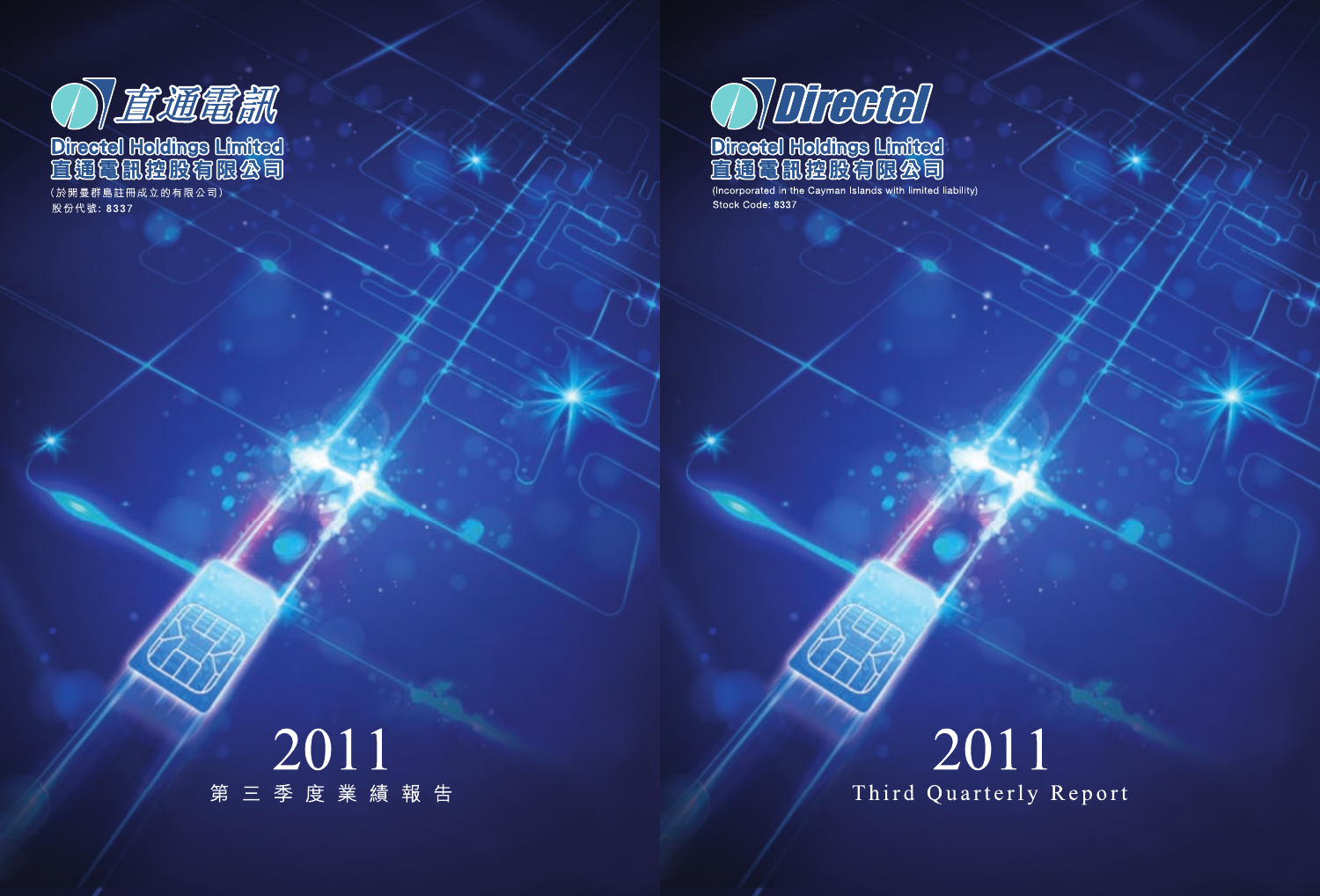# **CHARACTERISTICS OF THE GROWTH ENTERPRISE MARKET ("GEM") OF THE STOCK EXCHANGE OF HONG KONG LIMITED (THE "STOCK EXCHANGE")**

**GEM has been positioned as a market designed to accommodate companies to which a higher investment risk may be attached than other companies listed on the Stock Exchange. Prospective investors should be aware of the potential risks of investing in such companies and should make the decision to invest only after due and careful consideration. The greater risk profile and other characteristics of GEM mean that it is a market more suited to professional and other sophisticated investors.**

**Given the emerging nature of companies listed on GEM, there is a risk that securities traded on GEM may be more susceptible to high market volatility than securities traded on the Main Board and no assurance is given that there will be a liquid market in the securities traded on GEM.**

Hong Kong Exchanges and Clearing Limited and the Stock Exchange take no responsibility for the contents of this report, make no representation as to its accuracy or completeness and expressly disclaim any liability whatsoever for any loss howsoever arising from or in reliance upon the whole or any part of the contents of this report.

This report, for which the directors (the "Director(s)") of Directel Holdings Limited (the "Company") collectively and individually accept full responsibility, includes particulars given in compliance with the Rules Governing the Listing of Securities on the GEM of the Stock Exchange (the "GEM Listing Rules") for the purpose of giving information with regard to the Company. The Directors, having made all reasonable enquiries, confirm that to the best of their knowledge and belief the information contained in this report is accurate and complete in all material respects and not misleading or deceptive, and there are no other matters the omission of which would make any statement herein or this report misleading.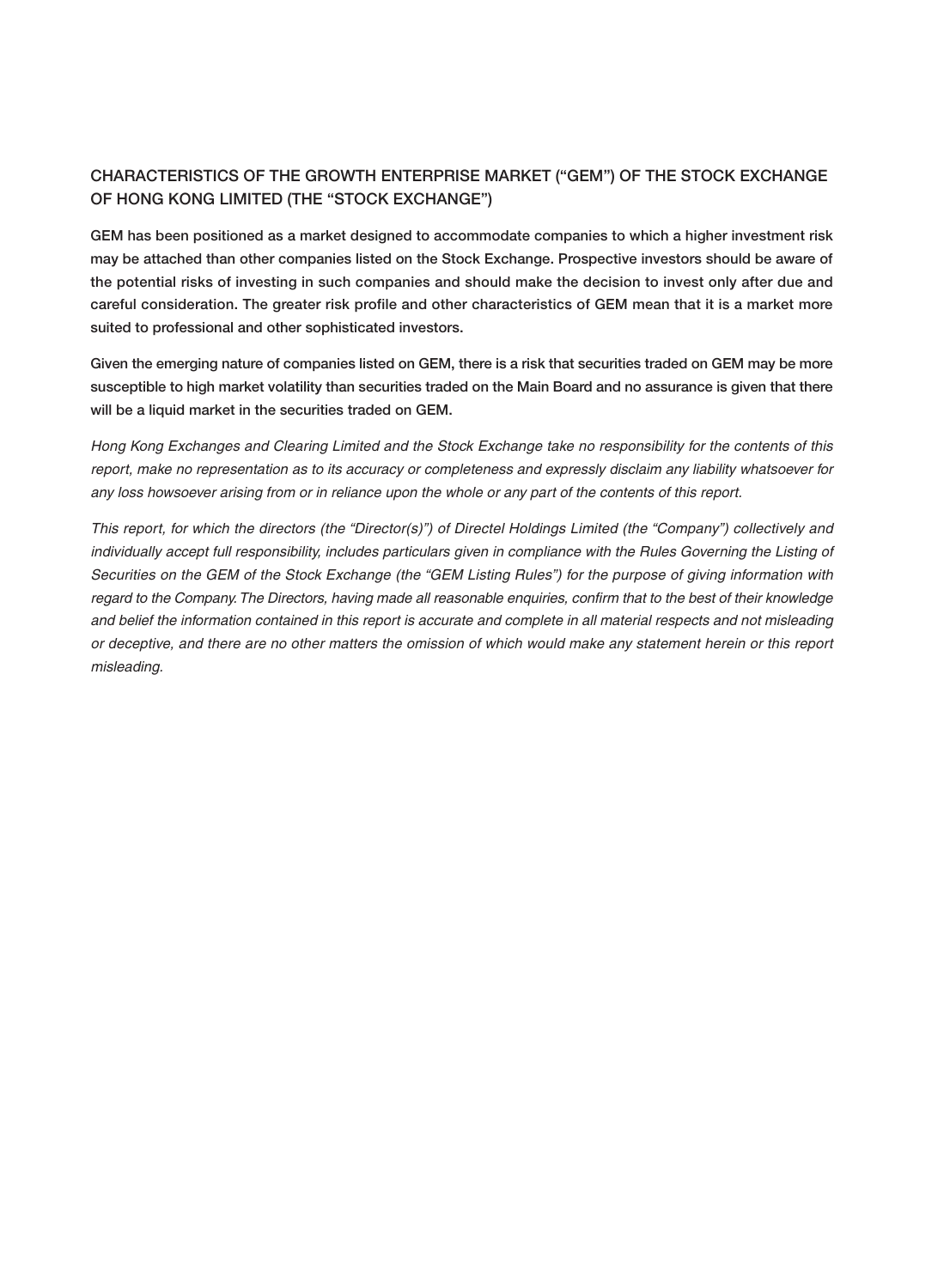#### **HIGHLIGHTS**

- Turnover for the nine months ended 30 September 2011 was approximately HK\$51,389,000, representing an increase of approximately 7.8% as compared with the corresponding period in 2010.
- Profit attributable to shareholders of the Company for the nine months ended 30 September 2011 was approximately HK\$16,015,000, representing an increase of approximately 34.1% as compared with the corresponding period in 2010.
- The Board does not recommend the payment of any dividend for the nine months ended 30 September 2011.

# **UNAUDITED THIRD QUARTERLY RESULTS FOR THE NINE MONTHS ENDED 30 SEPTEMBER 2011**

The board of Directors (the "Board") of the Company is pleased to announce the unaudited consolidated results of the Company and its subsidiaries (the "Group") for the three months and the nine months ended 30 September 2011 together with the unaudited comparative figures for the respective corresponding period in 2010 as follows: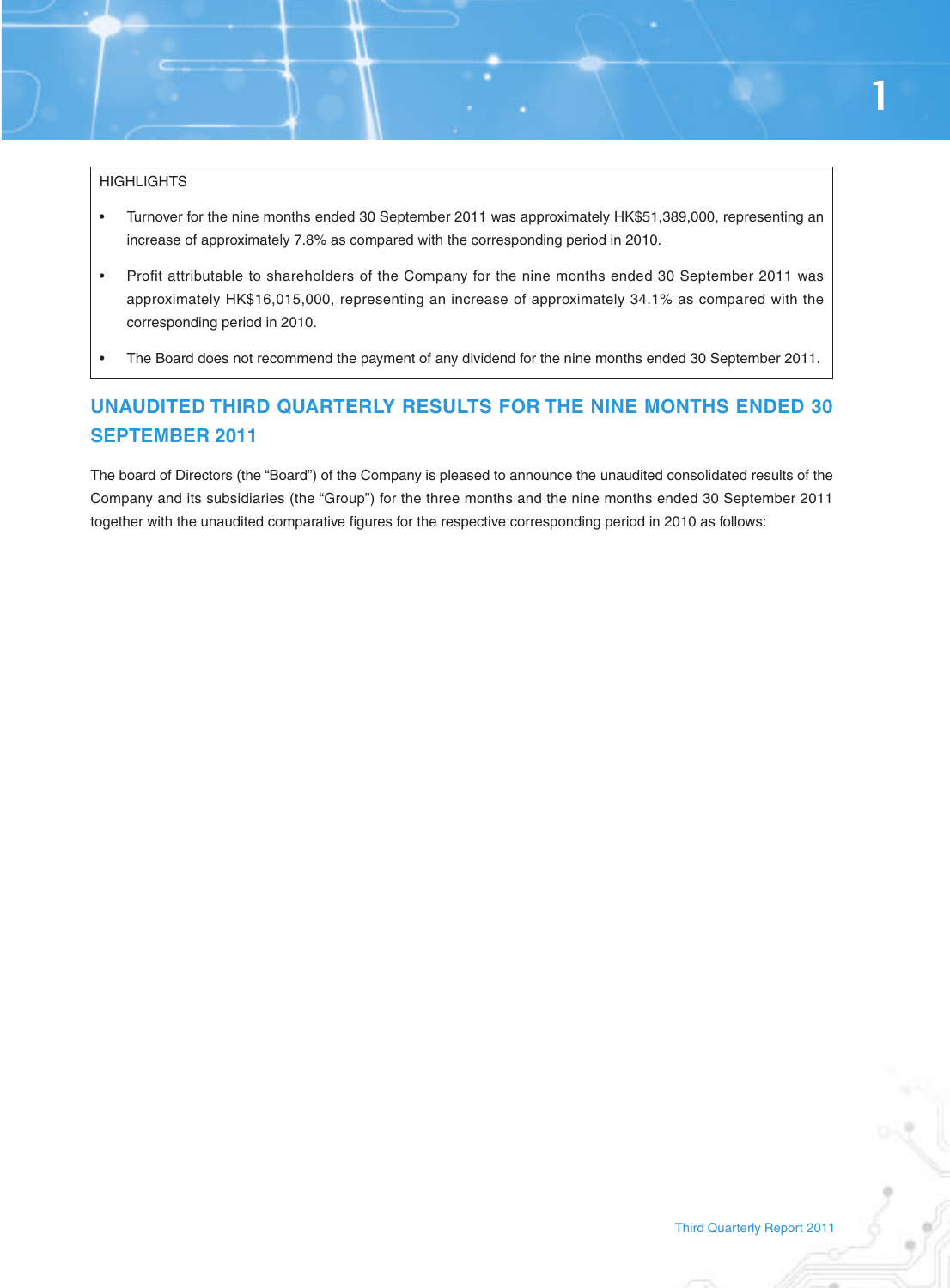# **CONSOLIDATED INCOME STATEMENT**

|                                                                    |                | For the three months<br>ended 30 September |                                 | For the nine months<br>ended 30 September |                                 |
|--------------------------------------------------------------------|----------------|--------------------------------------------|---------------------------------|-------------------------------------------|---------------------------------|
|                                                                    | <b>Note</b>    | 2011<br><b>HK\$'000</b><br>(Unaudited)     | 2010<br>HK\$'000<br>(Unaudited) | 2011<br><b>HK\$'000</b><br>(Unaudited)    | 2010<br>HK\$'000<br>(Unaudited) |
| Turnover<br>Cost of sales                                          | $\overline{4}$ | 18,246<br>(6, 711)                         | 17,720<br>(7, 134)              | 51,389<br>(21, 193)                       | 47,662<br>(19, 568)             |
| Gross profit                                                       |                | 11,535                                     | 10,586                          | 30,196                                    | 28,094                          |
| Administrative expenses                                            |                | (4,057)                                    | (4, 337)                        | (12, 733)                                 | (13, 745)                       |
| Profit from operations                                             |                | 7,478                                      | 6,249                           | 17,463                                    | 14,349                          |
| Finance income                                                     | 5              | 964                                        | 269                             | 1,678                                     | 420                             |
| Profit before taxation                                             | 6              | 8,442                                      | 6,518                           | 19,141                                    | 14,769                          |
| Income tax                                                         | $\overline{7}$ | (1, 393)                                   | (1,079)                         | (3, 126)                                  | (2,827)                         |
| Profit for the<br>period attributable to<br>equity shareholders of |                |                                            |                                 |                                           |                                 |
| the Company                                                        |                | 7,049                                      | 5,439                           | 16,015                                    | 11,942                          |
| Earnings per share<br>- Basic and diluted                          | 8              | HK\$0.007                                  | HK\$0.006                       | HK\$0.015                                 | HK\$0.014                       |

۰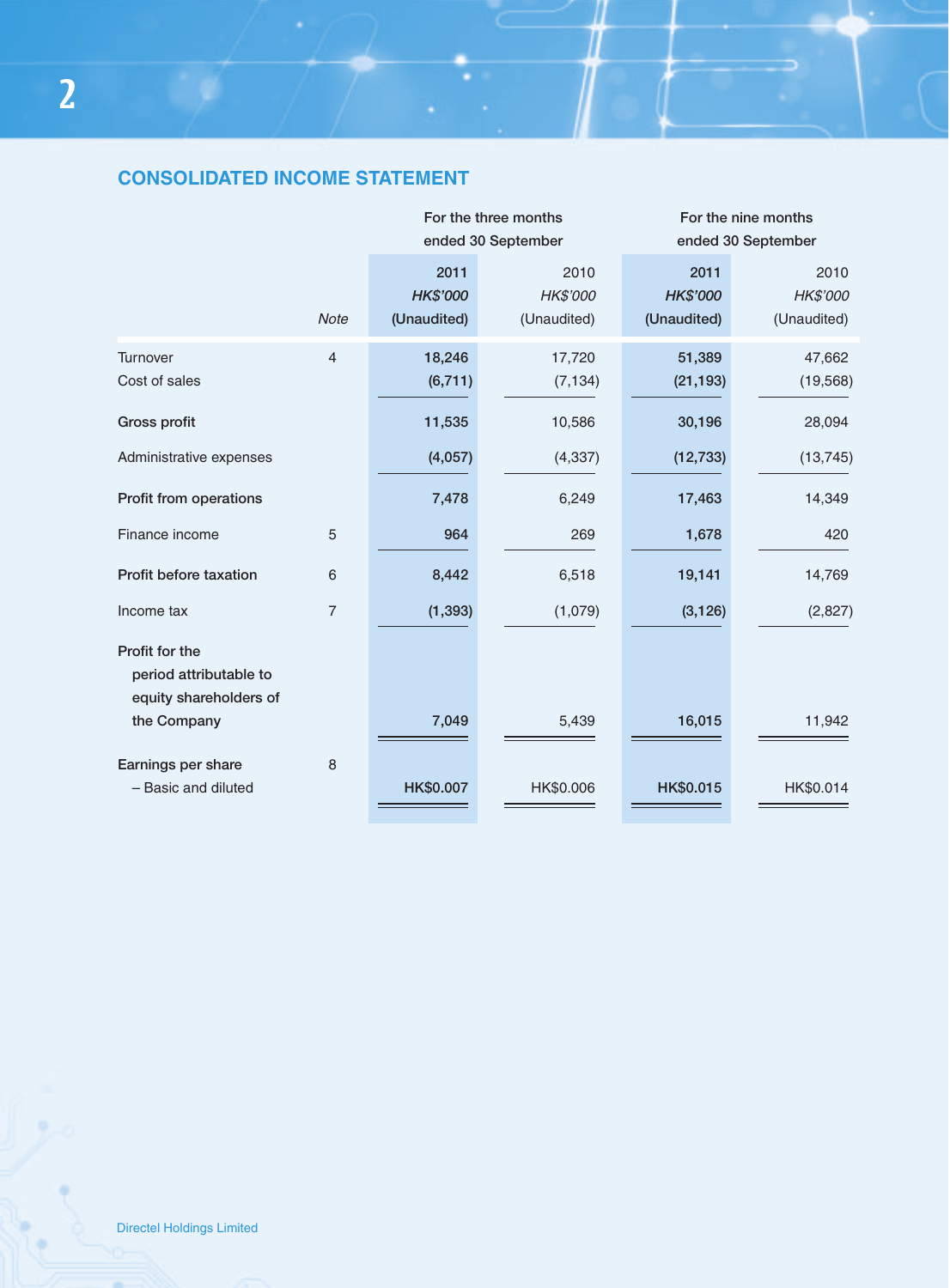# **CONSOLIDATED STATEMENT OF COMPREHENSIVE INCOME**

The Group had no components of comprehensive income other than "profit for the period attributable to equity shareholders of the Company" in the periods presented. Accordingly, no separate consolidated statement of comprehensive income is presented as the Group's "total comprehensive income" was the same as the "profit for the period attributable to equity shareholders of the Company" in the periods presented.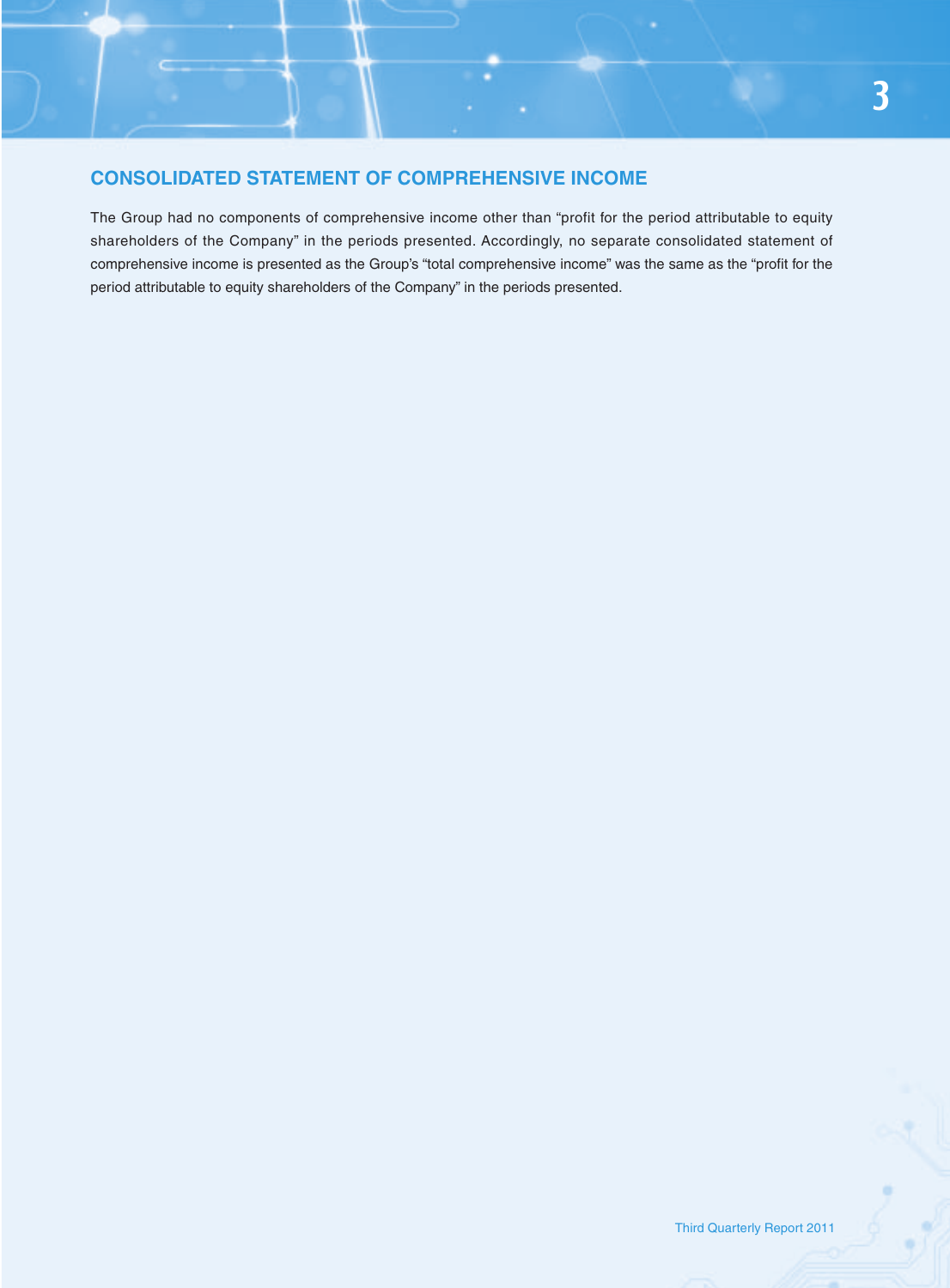# **NOTES TO THE UNAUDITED CONSOLIDATED QUARTERLY FINANCIAL REPORT**

#### **1. BACKGROUND OF THE COMPANY**

Directel Holdings Limited ("the Company") was incorporated in the Cayman Islands on 28 July 2009 as an exempted company with limited liability under the Companies Law, Chapter 22 (Law 3 of 1961, as consolidated and revised) of the Cayman Islands. The Company has established a place of business in Hong Kong and was registered in Hong Kong under Part XI of the Companies Ordinance as a non-Hong Kong company on 25 September 2009. On 2 June 2010, the Company listed its shares with a par value of HK\$0.01 each on the GEM of the Stock Exchange (the "Listing").

The Company and its subsidiaries are principally engaged in provision of telecommunications services.

#### **2. BASIS OF PREPARATION**

The quarterly financial report has been prepared in compliance with the applicable disclosure provisions of Chapter 18 of the Rules Governing the Listing of Securities on GEM of the Stock Exchange and in accordance with substantially the same accounting policies adopted in the Group's audited financial statements set out in the annual report for the year ended 31 December 2010, except for the accounting policy changes that are expected to be reflected in the 2011 annual financial statements. Details of these changes in accounting policies are set out in note 3.

This quarterly financial report contains consolidated third quarterly income statement, consolidated statement of comprehensive income and selected explanatory notes. The notes include an explanation of events and transactions that are significant to an understanding of the financial performance of the Group since the 2010 annual financial statements. The consolidated quarterly financial report and notes thereon do not include all of the information required for a full set of financial statements prepared in accordance with International Financial Reporting Standards ("IFRS").

This quarterly financial report has not been audited by the Company's auditors, but has been reviewed by the Company's audit committee.

#### **3. CHANGES IN ACCOUNTING POLICIES**

The International Accounting Standards Board has issued certain new IFRS, a number of amendments to IFRS and new Interpretations that are first effective for the current accounting period of the Group and the Company. Of these, the following developments are relevant to the Group's financial statements:

- Improvements to IFRSs (2010)
- Revised IAS24, Related party disclosures

The adoption of these developments has no material impact on the Group's financial statements as the amendments are consistent with policies currently adopted by the Group.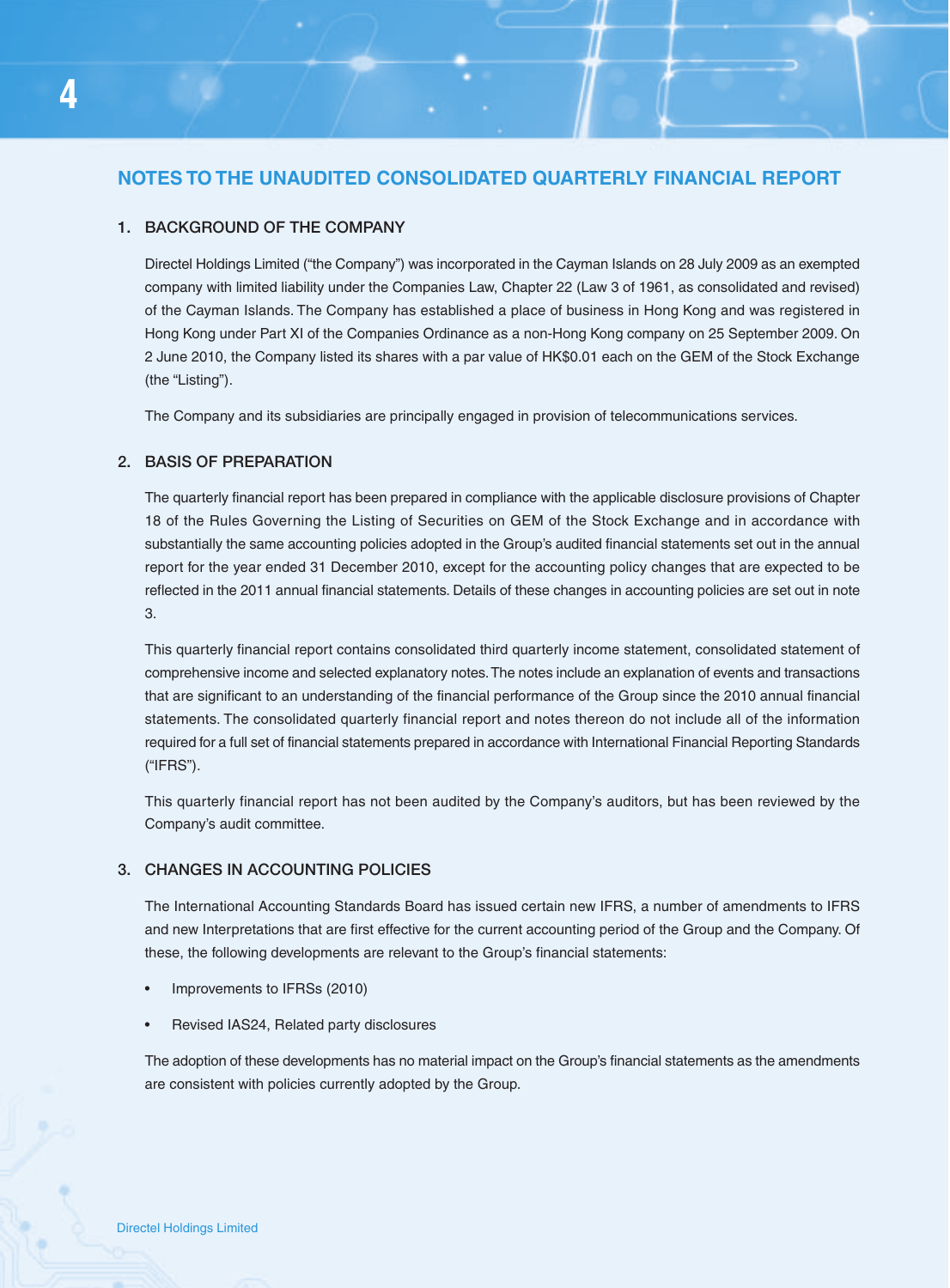|                                                                                              | For the three months<br>ended 30 September |                                 | For the nine months<br>ended 30 September |                                 |
|----------------------------------------------------------------------------------------------|--------------------------------------------|---------------------------------|-------------------------------------------|---------------------------------|
|                                                                                              | 2011<br><b>HK\$'000</b><br>(Unaudited)     | 2010<br>HK\$'000<br>(Unaudited) | 2011<br><b>HK\$'000</b><br>(Unaudited)    | 2010<br>HK\$'000<br>(Unaudited) |
| Provision of<br>telecommunications services<br>Provision of telesales<br>dealership services | 17,887                                     | 16,622                          | 49,752                                    | 44,808                          |
|                                                                                              | 359                                        | 1,098                           | 1,637                                     | 2,854                           |
|                                                                                              | 18,246                                     | 17,720                          | 51,389                                    | 47,662                          |

Substantially all of the Group's revenue are derived from Hong Kong and the Group's property, plant and equipment are located in Hong Kong.

# **5. FINANCE INCOME**

|                           | For the three months                   |                                 | For the nine months                    |                                 |
|---------------------------|----------------------------------------|---------------------------------|----------------------------------------|---------------------------------|
|                           | ended 30 September                     |                                 | ended 30 September                     |                                 |
|                           | 2011<br><b>HK\$'000</b><br>(Unaudited) | 2010<br>HK\$'000<br>(Unaudited) | 2011<br><b>HK\$'000</b><br>(Unaudited) | 2010<br>HK\$'000<br>(Unaudited) |
| Interest income from      |                                        |                                 |                                        |                                 |
| bank deposits             | 46                                     | 27                              | 110                                    | 43                              |
| Net foreign exchange gain | 918                                    | 242                             | 1,568                                  | 377                             |
|                           | 964                                    | 269                             | 1,678                                  | 420                             |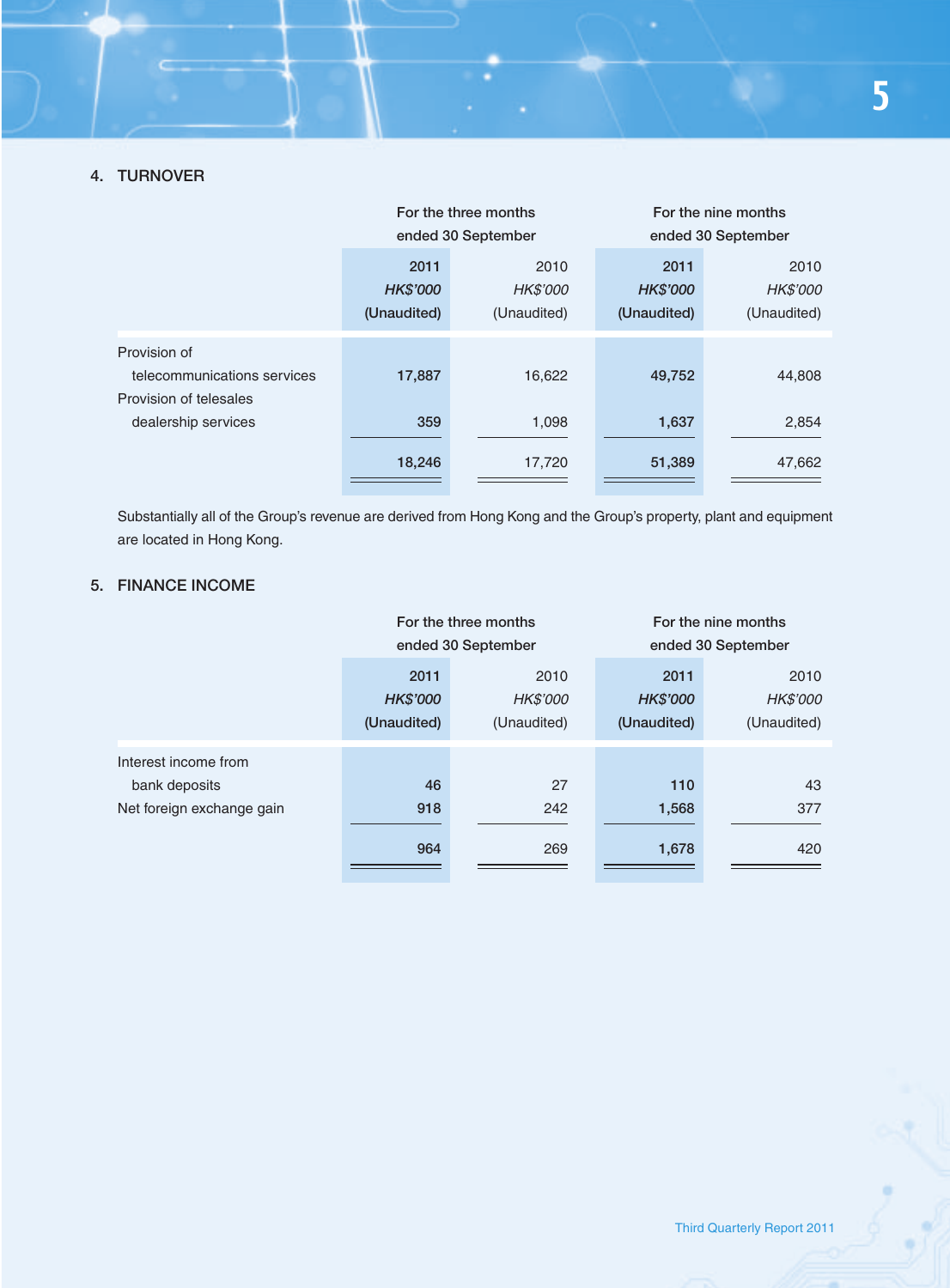# **6. PROFIT BEFORE TAXATION**

Profit before taxation is arrived at after charging:

|     |                                                                                     | For the three months<br>ended 30 September |                                 | For the nine months<br>ended 30 September |                                 |
|-----|-------------------------------------------------------------------------------------|--------------------------------------------|---------------------------------|-------------------------------------------|---------------------------------|
|     |                                                                                     | 2011<br>HK\$'000<br>(Unaudited)            | 2010<br>HK\$'000<br>(Unaudited) | 2011<br>HK\$'000<br>(Unaudited)           | 2010<br>HK\$'000<br>(Unaudited) |
| (a) | Staff costs:                                                                        |                                            |                                 |                                           |                                 |
|     | Salaries, wages and<br>other benefits<br>Contributions to                           | 840                                        | 902                             | 2,525                                     | 2,207                           |
|     | defined contribution<br>retirement plan                                             | 33                                         | 33                              | 98                                        | 95                              |
|     |                                                                                     | 873                                        | 935                             | 2,623                                     | 2,302                           |
| (b) | Other items:                                                                        |                                            |                                 |                                           |                                 |
|     | Depreciation<br>Bad debts written off<br>Licence charges<br>Operating lease charges | 46<br>607                                  | 258<br>20<br>580                | 456<br>9<br>1,819                         | 957<br>76<br>1,622              |
|     | in respect of<br>- rental of properties<br>- rental of transmission                 | 132                                        | 132                             | 396                                       | 396                             |
|     | lines<br>Auditors' remuneration                                                     | 128                                        | 87                              | 365                                       | 249                             |
|     | - annual audit services<br>- other compliance services                              | 222                                        | 264<br>62                       | 633<br>10                                 | 594<br>69                       |
|     | <b>Utilities</b>                                                                    | 20                                         | 20                              | 53                                        | 50                              |
|     | Repair and maintenance                                                              | 93                                         | 104                             | 372                                       | 311                             |
|     | Cost of inventories                                                                 | 311                                        | 58                              | 799                                       | 528                             |
|     | Listing expenses                                                                    |                                            |                                 |                                           | 2,780                           |

- 3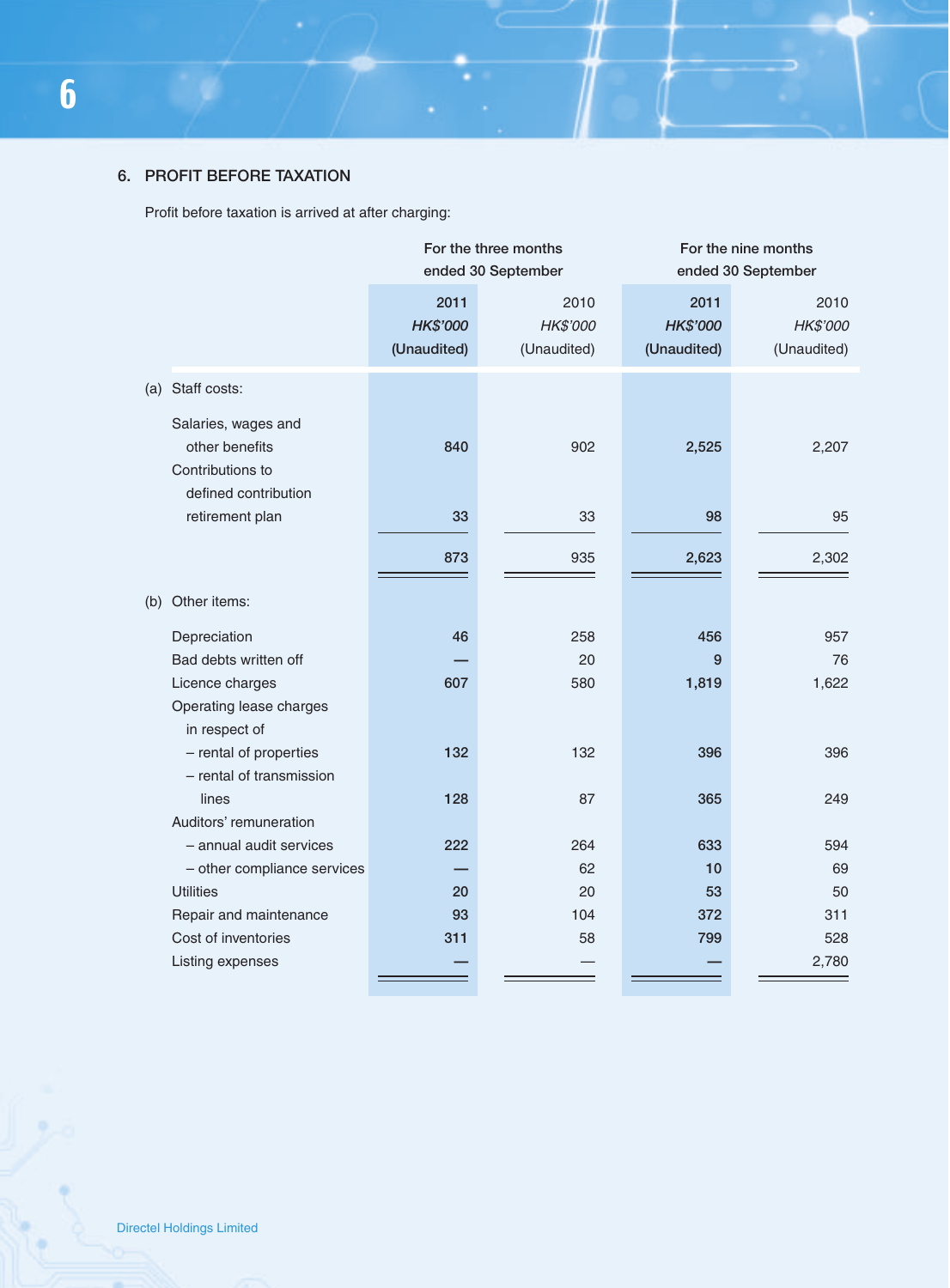#### **7. INCOME TAX**

|                                                        | For the three months<br>ended 30 September |                                 | For the nine months<br>ended 30 September |                                 |
|--------------------------------------------------------|--------------------------------------------|---------------------------------|-------------------------------------------|---------------------------------|
|                                                        | 2011<br><b>HK\$'000</b><br>(Unaudited)     | 2010<br>HK\$'000<br>(Unaudited) | 2011<br><b>HK\$'000</b><br>(Unaudited)    | 2010<br>HK\$'000<br>(Unaudited) |
| Current tax<br>- Hong Kong Profits Tax<br>Deferred tax | 1,360<br>33                                | 1,065<br>14                     | 3,026<br>100                              | 2,922<br>(95)                   |
| Total income tax expense                               | 1,393                                      | 1,079                           | 3,126                                     | 2,827                           |

The Company's Hong Kong subsidiaries are subject to Hong Kong Profits Tax. In addition, the Company and Elitel Limited, although incorporated in the Cayman Islands, are also considered as having a taxable presence in Hong Kong, since they are primarily managed and controlled in Hong Kong. They are subject to tax on an entity basis on income arising in or derived from Hong Kong. The provision for Hong Kong Profits Tax for the three months and the nine months ended 30 September 2011 is calculated at 16.5% (three months and nine months ended 30 September 2010: 16.5%) of the estimated assessable profits for the periods. The payments of dividends by Hong Kong companies are not subject to any Hong Kong withholding tax.

#### **8. EARNINGS PER SHARE**

#### **(a) Basic earnings per share**

The calculation of basic earnings per share for the three months ended 30 September 2011 is based on the unaudited profit attributable to ordinary equity shareholders of the Company of approximately HK\$7,049,000 (three months ended 30 September 2010: approximately HK\$5,439,000) and the weighted average number of 1,037,500,000 ordinary shares in issue during the period (three months ended 30 September 2010: weighted average number of 877,427,000 ordinary shares after adjusting for the capitalisation issue in 2010).

The calculation of basic earnings per share for the nine months ended 30 September 2011 is based on the unaudited profit attributable to ordinary equity shareholders of the Company of approximately HK\$16,015,000 (nine months ended 30 September 2010: approximately HK\$11,942,000) and the weighted average number of 1,037,500,000 ordinary shares in issue during the period (nine months ended 30 September 2010: weighted average number of 877,427,000 ordinary shares after adjusting for the capitalisation issue in 2010).

#### **(b) Diluted earnings per share**

There were no potential dilutive ordinary shares for each of the three months and the nine months ended 30 September 2010 and 30 September 2011, and therefore, diluted earnings per share are the same as the basic earnings per share.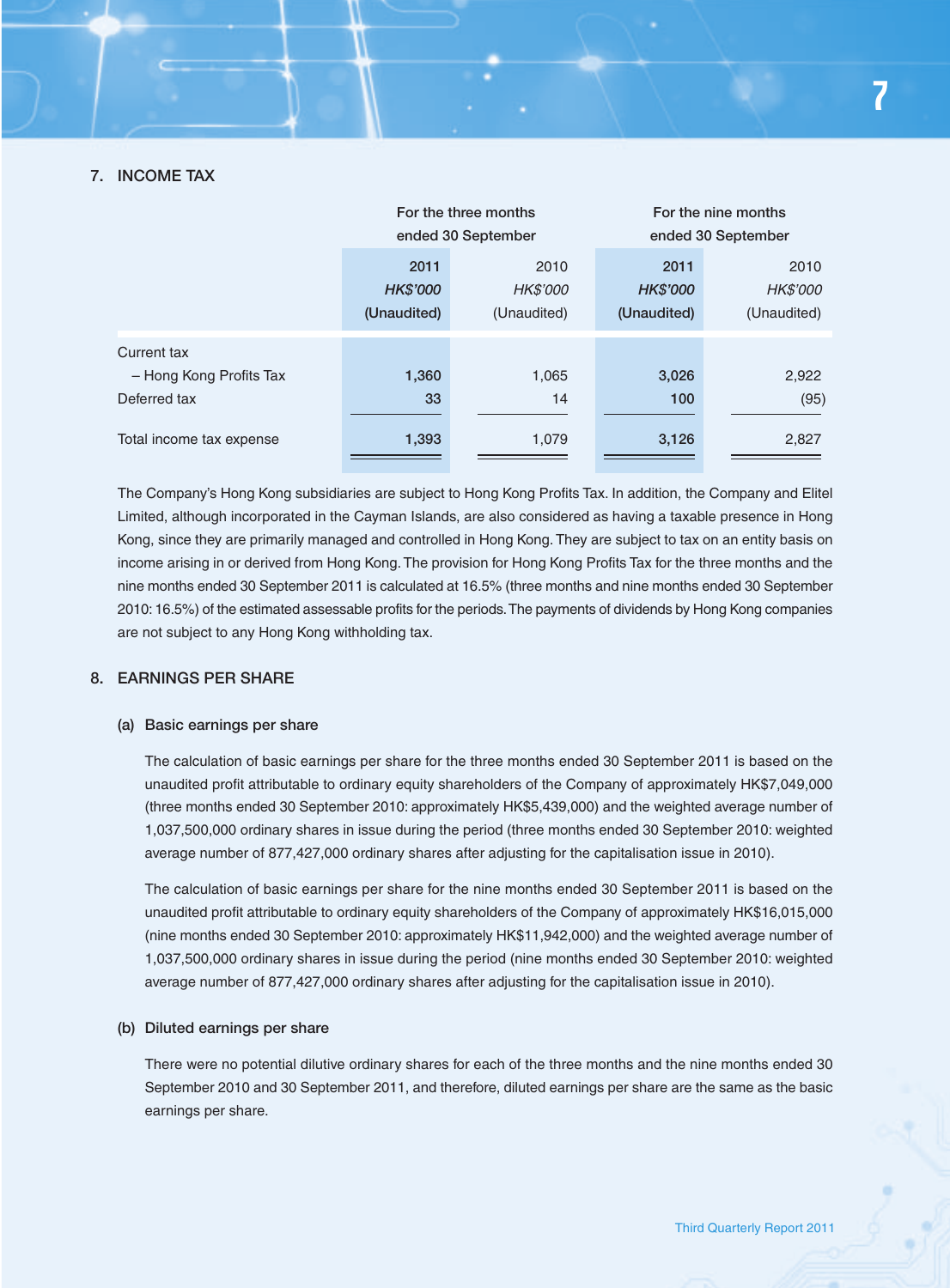# **9. MOVEMENT OF EQUITY**

|                                                                          | <b>Share</b><br>capital<br>HK\$'000<br>(Unaudited) | <b>Share</b><br>premium<br>HK\$'000<br>(Unaudited) | Other<br>reserve<br>HK\$'000<br>(Unaudited) | Retained<br>earnings<br>HK\$'000<br>(Unaudited) | <b>Total</b><br>HK\$'000<br>(Unaudited) |
|--------------------------------------------------------------------------|----------------------------------------------------|----------------------------------------------------|---------------------------------------------|-------------------------------------------------|-----------------------------------------|
| As at 1 January 2010                                                     |                                                    |                                                    |                                             | 13,975                                          | 13,975                                  |
| Capitalisation issue<br>Shares issued under<br>Placing, net of share     | 7,500                                              | (7,500)                                            |                                             |                                                 |                                         |
| issuing expenses<br>Profit for the period and<br>total comprehensive     | 2,875                                              | 74,999                                             |                                             |                                                 | 77,874                                  |
| income for the period                                                    |                                                    |                                                    |                                             | 11,942                                          | 11,942                                  |
| As at 30 September 2010                                                  | 10,375                                             | 67,499                                             |                                             | 25,917                                          | 103,791                                 |
| As at 1 January 2011<br>Profit for the period and<br>total comprehensive | 10,375                                             | 67,499                                             |                                             | 34,788                                          | 112,662                                 |
| income for the period<br>Dividend declared in respect                    |                                                    |                                                    |                                             | 16,015                                          | 16,015                                  |
| of the previous year                                                     |                                                    |                                                    |                                             | (5, 188)                                        | (5, 188)                                |
| As at 30 September 2011                                                  | 10,375                                             | 67,499                                             |                                             | 45,615                                          | 123,489                                 |

 $\mathcal{L}_{\mathcal{A}}$ 

۰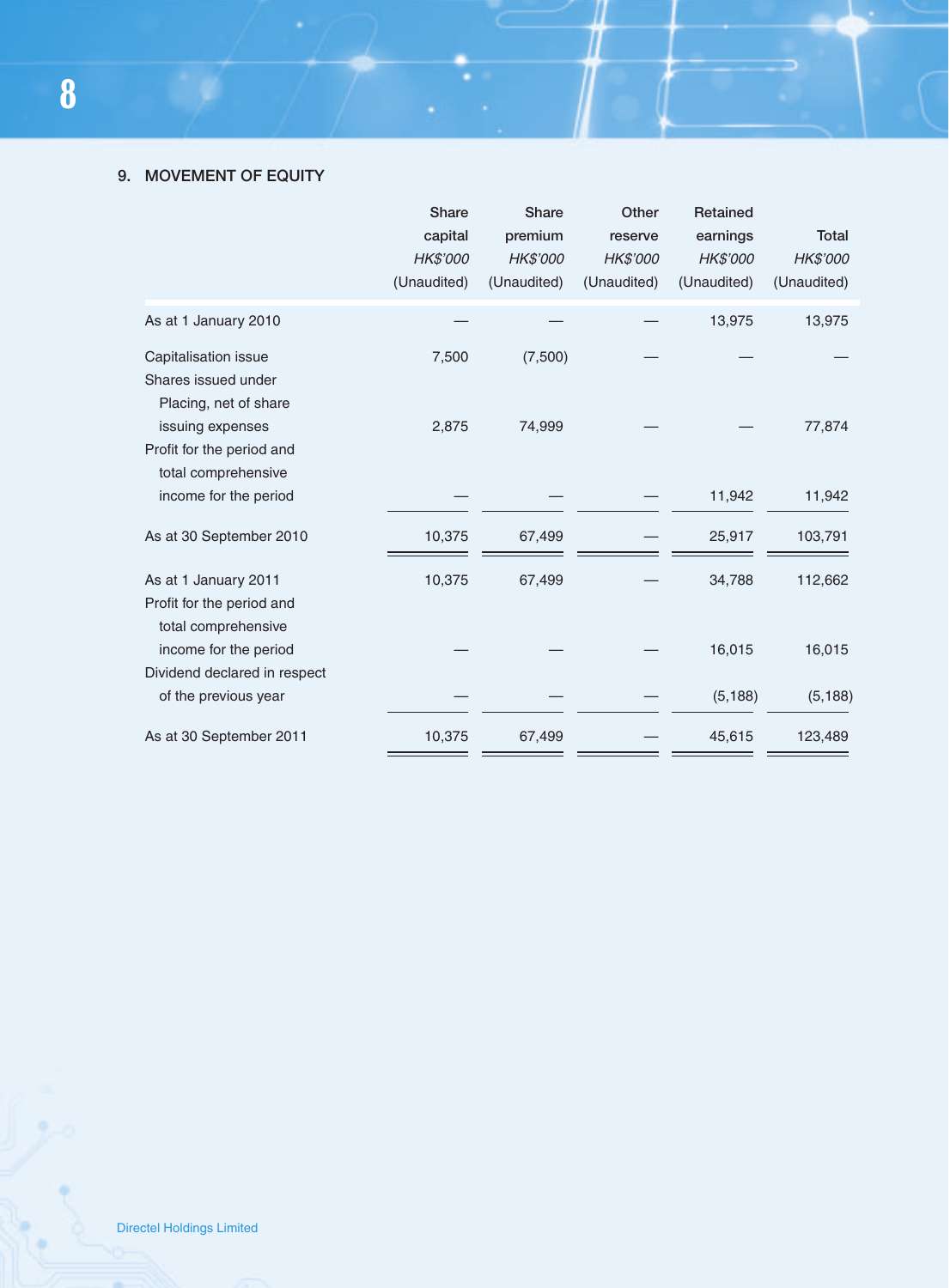# **MANAGEMENT DISCUSSION AND ANALYSIS**

#### **BUSINESS REVIEW**

The Group is a mobile virtual network operator ("MVNO") which is principally engaged in the provision of mobile phone services. The Group does not have its own telecommunications network infrastructure and its business mainly involves the trading of the airtime sourced from two mobile network operators ("MNOs") in Hong Kong and one MNO in the PRC, and subsequently sold the airtime through different channels and in various forms to users, dealers or MNOs. The Group's mobile phone services include "One Card Multiple Number" service and Hong Kong local mobile phone services. The Group also provides services of resale of airtime to MNOs, telesales dealership services and other services.

The Group's performance kept improving for the nine months ended 30 September 2011 compared to the corresponding period in 2010. The monthly average number of activated phone numbers increased by approximately 27.1% to 220,019 in the nine months ended 30 September 2011 when compared to the corresponding period in 2010. However, total number of activated phone numbers decreased by approximately 1.7% to 227,320 as of 30 September 2011 compared to 231,166 as of 31 December 2010.

Owing to the fierce competition in the mobile services industry in Hong Kong and the greater popularity of mobile phone usage, the competitiveness of the Group's business has been adversely affected and the average revenue per user ("ARPU") of the Group had shown a decreasing trend. The ARPU of the Group was approximately HK\$24.1 for the nine months ended 30 September 2011, lower than approximately HK\$27.1 for the same period last year. Such decrease was mainly attributable to the relatively lower ARPU of most newly activated mobile phone numbers which belong to Hong Kong local mobile phone services plans.

The volume of the Group's airtime sold increased from approximately 127.7 million minutes for the nine months ended 30 September 2010 to approximately 142.6 million minutes for the nine months ended 30 September 2011; and the revenue derived from "One Card Multiple Number" service, Hong Kong local mobile phone services and resale of airtime to MNOs increased from approximately HK\$44.8 million to approximately HK\$49.8 million during the same period. The Group's revenue per minute of airtime sold was approximately HK\$0.35 for the nine months ended 30 September 2011, which remained stable as compared to approximately HK\$0.35 for the nine months ended 30 September 2010.

#### **FINANCIAL REVIEW**

For the nine months ended 30 September 2011, the turnover of the Group increased to approximately HK\$51,389,000 compared to approximately HK\$47,662,000 for the corresponding period last year, representing an increase of approximately 7.8%. The increase in turnover was mainly attributable to the increase in the monthly average number of activated phone numbers which overweighed the decrease in the Group's ARPU.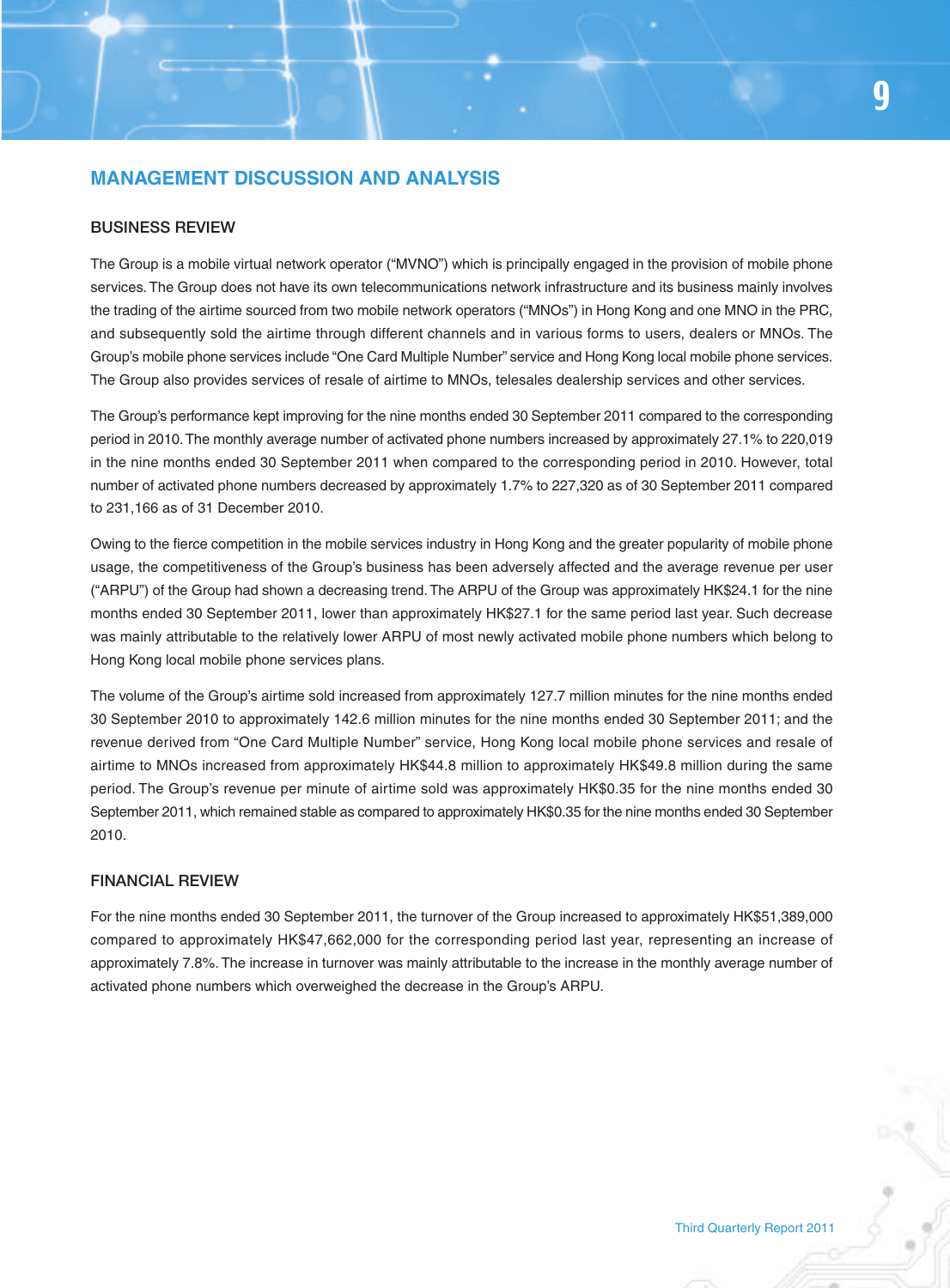The Group's cost of sales increased by approximately 8.3% to approximately HK\$21,193,000 for the nine months ended 30 September 2011 compared to approximately HK\$19,568,000 for the corresponding period last year, in which the cost of sales in respect of the provision of mobile phone services and resale of airtime to MNOs increased by approximately 20.0% when compared to the corresponding period last year. Such increase was mainly due to the increase in airtime usage by users, increased unit charges for IDD services by telecommunications services providers and additional interconnection fees for cross-border networks charged by an affiliate of MNO. The cost of sales in respect of the provision of telesales dealership services decreased by approximately 50.6% when compared to the first nine months of 2010, which was in line with the decrease in the revenue derived from the provision of telesales dealership services.

The gross profit of the Group for the nine months ended 30 September 2011 increased to approximately HK\$30,196,000 when compared to approximately HK\$28,094,000 for the corresponding period last year and the gross profit margin decreased to 58.8% for the nine months ended 30 September 2011 from 58.9% for the corresponding period last year. The decrease in gross profit margin was mainly attributable to the decrease of margin from provision of telecommunications services resulting from increased cost while the sales price generally remained stable in the first nine months of 2011.

The Group's administrative expenses for the nine months ended 30 September 2011 decreased by approximately 7.4% to approximately HK\$12,733,000 compared to approximately HK\$13,745,000 for the corresponding period last year. The decrease was mainly attributable to the listing expenses incurred of approximately HK\$2,780,000 in the first half of 2010, while no such expenses were incurred for the nine months ended 30 September 2011.

The Group's finance income for the nine months ended 30 September 2011 increased by approximately 299.5% to approximately HK\$1,678,000 when compared to approximately HK\$420,000 for the corresponding period last year. The increase was mainly due to the increase of foreign exchange gain arising from the movements in the exchange rate between Hong Kong dollars and Renminbi during the period.

The Group's income tax for the nine months ended 30 September 2011 increased by approximately 10.6% to approximately HK\$3,126,000 when compared to approximately HK\$2,827,000 for the corresponding period last year. The increase was mainly attributed to the improvement of operation profit, while the listing fee incurred was not tax deductible.

The Group's profit attributable to equity shareholders of the Company for the nine months ended 30 September 2011 increased by approximately 34.1% to approximately HK\$16,015,000 compared to approximately HK\$11,942,000 for the corresponding period last year. The increase was mainly due to improvement of gross profit and no more one-off listing expenses incurred in the first nine months of 2011, while there was approximately HK\$2,780,000 in the corresponding period of 2010.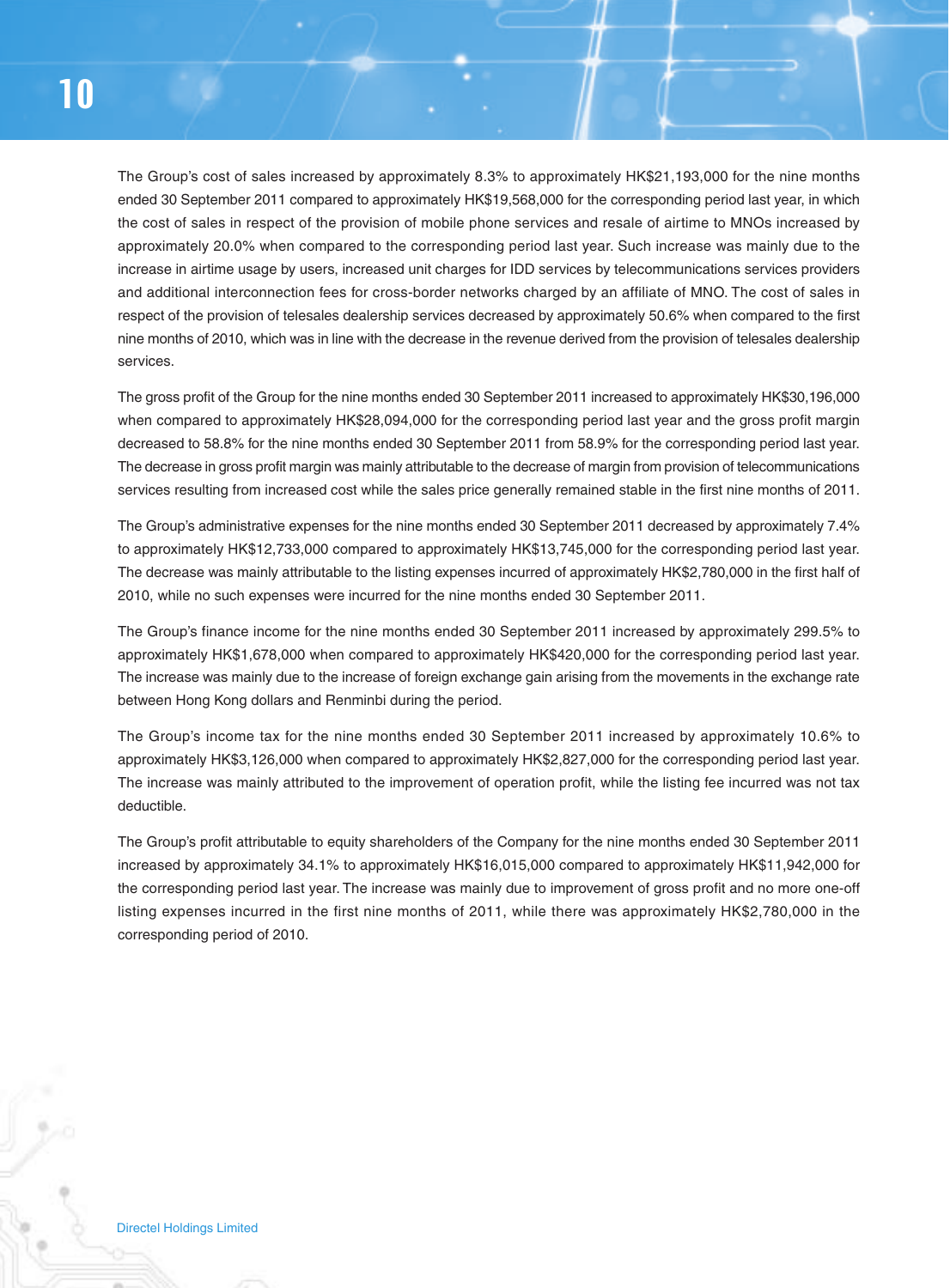#### **USE OF PROCEEDS**

As stated in the Company's prospectus dated 28 May 2010 (the "Prospectus"), the Group plans to (i) expand the business of mobile phone services in other Asia Pacific territories; (ii) upgrade the Group's telecommunications equipment to be compatible with the 3G mobile networks in Hong Kong and China; and (iii) introduce RF-SIM to the Group's mobile phone services in Hong Kong and Macau in the forthcoming future. As at the date of this report, the Group does not anticipate any change to this plan. During the nine months ended 30 September 2011, the proceeds from the Listing were applied by the Company in accordance with the Directors' assessment of the development of the market condition:

- (1) Since the listing of the Company on 2 June 2010 (the "Listing"), the Group proceeded to commence with its expansion and business development. The remaining proceeds were not fully applied by the end of September 2011 in order for the Group to negotiate with suppliers and service providers for better terms;
- (2) On expansion of mobile phone services in Macau, Taiwan and other Asia Pacific territories, the Company has contracted with and made prepayment to a manufacturer for equipment investment. The Group is at the negotiation stage on the partnership terms with potential partnership with MNOs and dealers in Macau and Taiwan;
- (3) On upgrading the Group's telecommunications equipment for compatibility with the 3G mobile network operated by the Group's service operators in Hong Kong and the PRC, the Company has contracted with and made prepayment to a manufacturer for equipment investment;
- (4) On development and implementation of RF-SIM business plans in Hong Kong and Macau, the Company is at the negotiation stage on the purchase of equipment and SIM cards;
- (5) On expenditure relating to working capital, it mainly consisted of the payment of general and administrative expenses, including staff costs (including directors' remuneration), professional fees and other general operating expenses; and
- (6) The unused net proceeds as at 30 September 2011 have been placed as interest bearing deposits in banks in Hong Kong.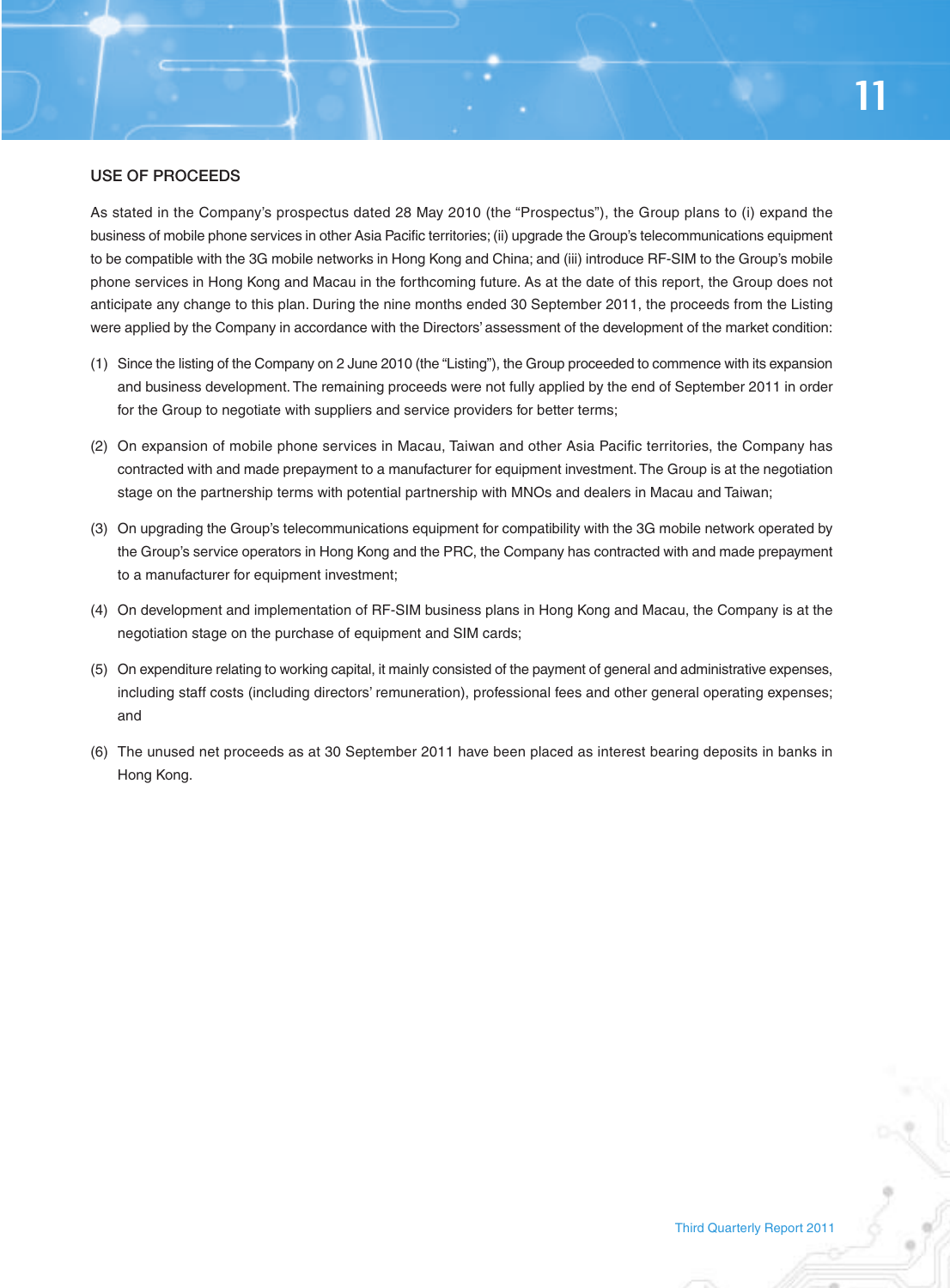#### **BUSINESS OUTLOOK**

Following the recovery of the global economy since the fourth quarter of 2009, the Group is optimistic and sees enormous opportunities and challenges in the market. Going forward in the fourth quarter of 2011, the Group will continue to seek opportunities in existing business to broaden the Group's customer base and expand the Group's operations by means of strengthening relationship with existing dealers, exploring new qualifying dealers and maintaining its low cost strategy for its marketing activities. Also, the Group will execute its business plan continuously to expand the geographical coverage of mobile phone services provided by the Group through development and expansion of such services in Asia Pacific and the Group will provide a wider variety of value-added services for its users to increase the revenue derived from users' airtime usage through (i) upgrading the Group's telecommunications equipment to be compatible with the 3G mobile networks operated by the Group's service operators in Hong Kong and the PRC as a MVNO enabling its users to enjoy 3G mobile data services; and (ii) introducing RF-SIM in Hong Kong and Macau.

#### **CONTINGENT LIABILITIES**

Elitel Limited failed to register as a non-Hong Kong company within the prescribed time limit under Part XI of the Companies Ordinance, which shall be within one month of the establishment of the place of business in Hong Kong.

As at the date of this report, the Companies Registry of Hong Kong was still considering whether to take any action against Elitel Limited in relation to its possible breaches of the Companies Ordinance in respect of its failure to register promptly under Part XI of the Companies Ordinance. Elitel Limited may be subject to certain penalty in this respect.

The Group did not recognise any provision in respect of the abovementioned issue as the amount of the obligation cannot be measured with sufficient reliability.

During the nine months ended 30 September 2011, no claims had been made against the Group by the Companies Registry in respect of Elitel Limited's failure to register as a non-Hong Kong company under Part XI of the Companies Ordinance.

#### **DIVIDENDS**

The Board does not recommend payment of any dividend for the nine months ended 30 September 2011 (nine months ended 30 September 2010: Nil).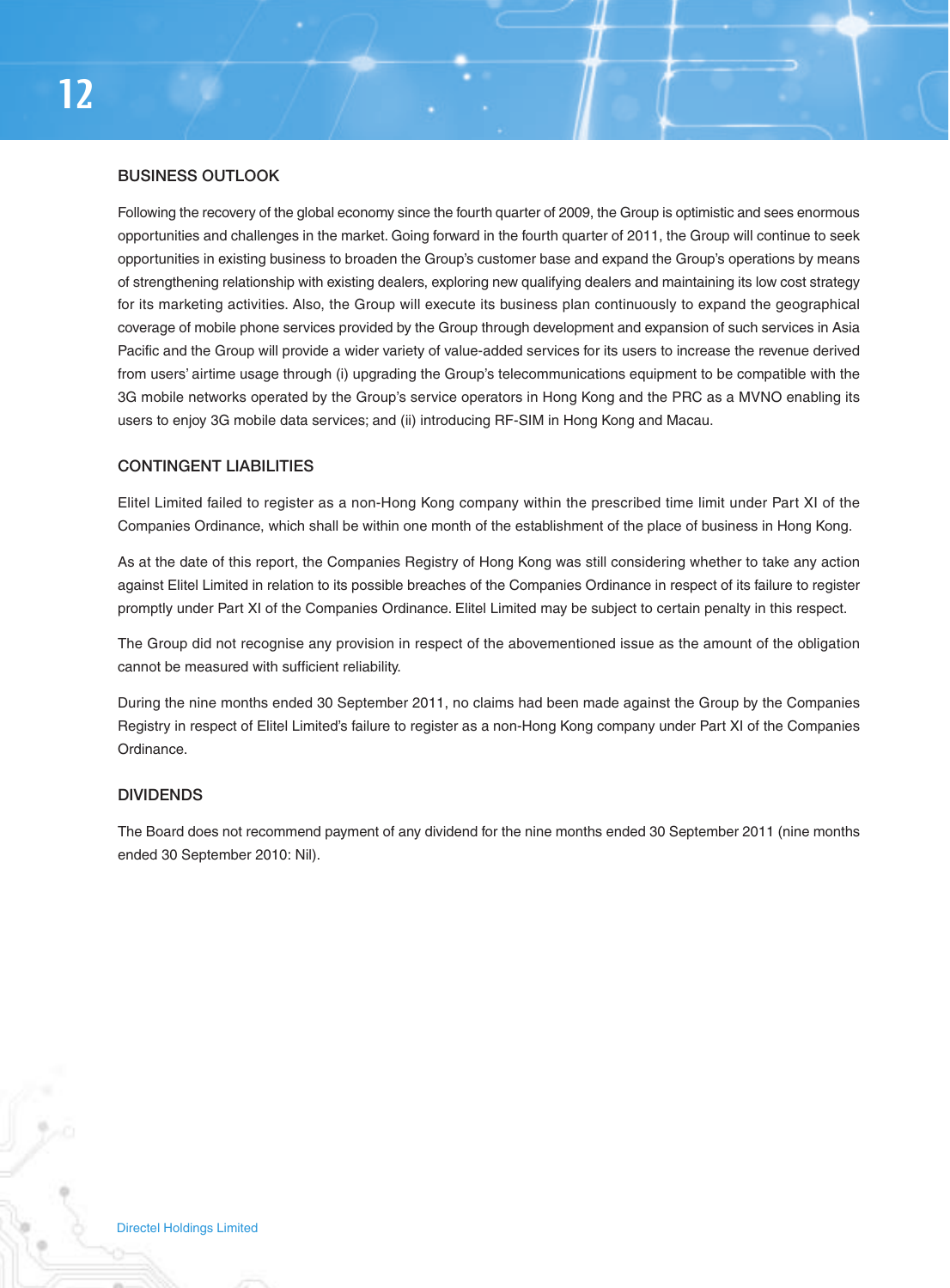# **DIRECTORS' AND CHIEF EXECUTIVES' INTERESTS AND SHORT POSITIONS IN THE SHARES, UNDERLYING SHARES AND DEBENTURES**

As at 30 September 2011, so far as it is known to the Directors, the Directors and the chief executive of the Company had the following interests and short positions in the shares, underlying shares or the debentures of the Company or any of its associated corporations within the meaning of part XV of the Securities and Futures Ordinance (the "SFO"), which would have to be notified to the Company and the Stock Exchange pursuant to the provision of Divisions 7 and 8 of Part XV of the SFO (including interests and/or short positions of which they were taken or deemed to have under such provisions of the SFO) and/or required to be entered in the register required to be kept under Section 352 of the SFO or as otherwise notified to the Company and the Stock Exchange pursuant to Rule 5.46 of the GEM Listing Rules:

#### **(i) Long position in shares of the Company:**

|                  |                        |                 | Approximate   |
|------------------|------------------------|-----------------|---------------|
|                  | Nature of interest/    | Number of       | percentage of |
| Name of Director | Capacity               | ordinary shares | shareholding  |
| Mr. Li Kin Shing | Interest of controlled | 716,250,000     | 69.04%        |
|                  | corporation            | (Note1)         |               |
|                  | Beneficial owner       | 33,750,000      | 3.25%         |
|                  |                        | (Note2)         |               |

Notes:

(1) The 716,250,000 shares are owned by New Everich Holdings Limited ("New Everich") which is owned by Mr. Li Kin Shing and Ms. Kwok King Wa as to 54% and 46% respectively. Mr. Li Kin Shing is the spouse of Ms. Kwok King Wa. Accordingly, Mr. Li Kin Shing is deemed to be interested in the 716,250,000 shares under the SFO.

(2) Mr. Li Kin Shing acquired 33,750,000 shares on 19 May 2011.

#### **(ii) Long position in New Everich, an associated corporation of the Company:**

|                  |                             | Approximate percentage |
|------------------|-----------------------------|------------------------|
| Name of Director | Nature of interest/Capacity | of shareholding        |
| Mr. Li Kin Shing | Beneficial owner            | 100.00%                |

Note: New Everich is owned as to 54% and 46% by Mr. Li Kin Shing and Ms. Kwok King Wa respectively. Mr. Li Kin Shing is the spouse of Ms. Kwok King Wa. Accordingly. Mr Li Kin Shing is deemed to be interested in the 100% interests in New Everich under the SFO.

Save as disclosed above, as at 30 September 2011, none of the Directors nor the chief executives of the Company had any interests or short positions in any shares, underlying shares and/or debentures of the Company or any of its associated corporations (within the meaning of Part XV of the SFO) which were notified to the Company and the Stock Exchange pursuant to Divisions 7 and 8 of Part XV of the SFO (including interest and/or short positions which were taken or deemed to have under such provisions of the SFO), or which were recorded in the register maintained by the Company pursuant to Section 352 of the SFO, or which would have to be notified to the Company and the Stock Exchange pursuant to Rule 5.46 of the GEM Listing Rules.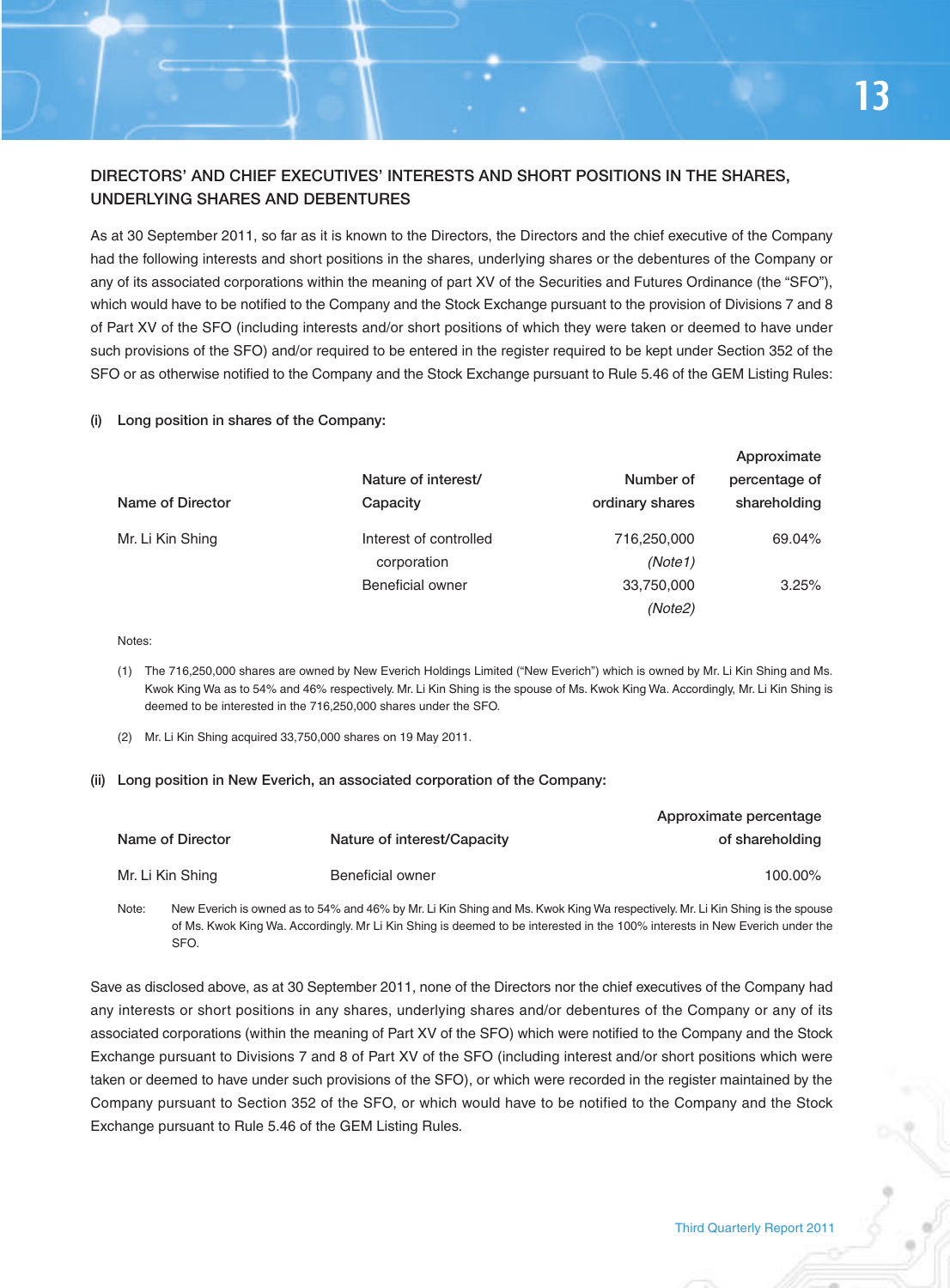# **SUBSTANTIAL SHAREHOLDERS' AND OTHER PERSONS' INTERESTS AND SHORT POSITIONS IN SHARES AND UNDERLYING SHARES OF THE COMPANY**

As at 30 September 2011, so far as it is known to the Directors, the persons (other than the Directors or chief executive of the Company) with interests or short positions in the shares or underlying shares of the Company which would fall to be disclosed to the Company under the provisions of Divisions 2 and 3 of Part XV of the SFO or which would be recorded in the register of the Company required to be kept under section 336 of the SFO or who are directly or indirectly interested in 5% or more of the nominal value of any class of share capital carrying rights to vote in all circumstances at general meetings of any member of the Group were as follows:

**Long position in shares of the Company:**

|                  |                        |                 | Approximate   |
|------------------|------------------------|-----------------|---------------|
|                  | Nature of interest/    | Number of       | percentage of |
| Name             | capacity               | ordinary shares | shareholding  |
| New Everich      | Beneficial owner       | 716,250,000     | 69.04%        |
| Ms. Kwok King Wa | Interest of controlled | 716,250,000     | 69.04%        |
|                  | corporation            | (Note 1)        |               |
|                  | Interest of spouse     | 33,750,000      | 3.25%         |
|                  |                        | (Note 2)        |               |

Notes:

- (1) The 716,250,000 shares are owned by New Everich which is owned by Mr. Li Kin Shing and Ms. Kwok King Wa as to 54% and 46% respectively. Mr. Li Kin Shing is the spouse of Ms. Kwok King Wa. Accordingly, Ms. Kwok King Wa is deemed to be interested in the 716,250,000 shares under the SFO.
- (2) Mr. Li Kin Shing acquired 33,750,000 shares on 19 May 2011. Mr. Li Kin Shing is the spouse of Ms. Kwok King Wa. Accordingly, Ms. Kwok King Wa is deemed to be interest in the 33,750,000 shares under the SFO.

Save as disclosed above, as at 30 September 2011, so far as it is known to the Directors, there was no other person (other than the Directors or chief executive of the Company) with interests or short positions in the shares or underlying shares of the Company which would fall to be disclosed to the Company under the provisions of Divisions 2 and 3 of Part XV of the SFO or which would be recorded in the register of the Company required to be kept under section 336 of the SFO or who are directly or indirectly interested in 5% or more of the nominal value of any class of share capital carrying rights to vote in all circumstances at general meetings of any member of the Group.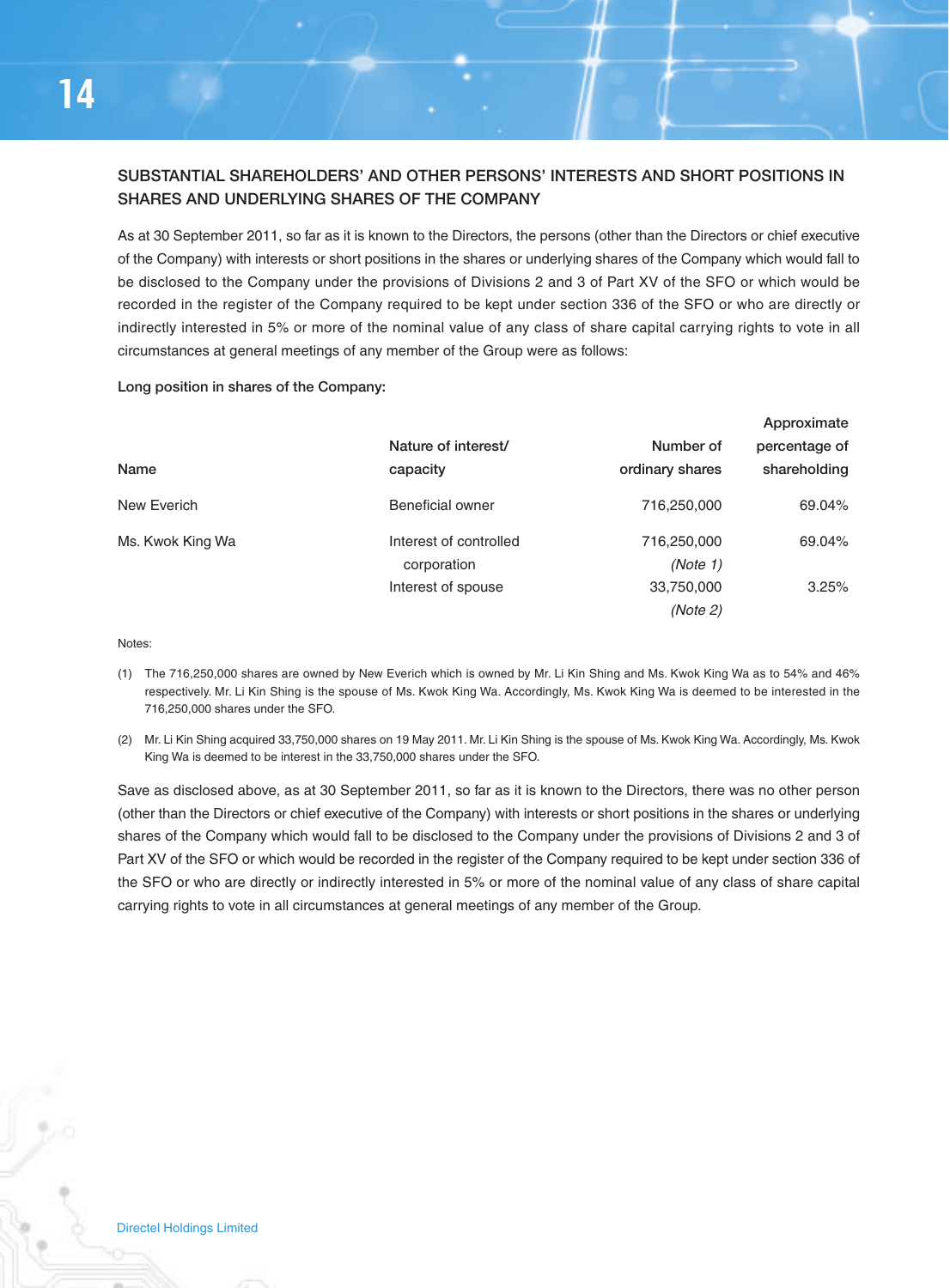#### **DIRECTORS' RIGHT TO ACQUIRE SHARES OR DEBENTURES**

Save as disclosed in this report, during the period under review, there was no rights to acquire benefits by means of the acquisition of shares in or debentures of the Company or of any other body corporate granted to any Directors or their respective spouse or children under 18 years of age, or were any such rights exercised by them; or was the Company, its holding company or any of its subsidiaries a party to any arrangements to enable the Directors, their respective spouse or children under 18 years of age to acquire such rights in the Company or any other body corporate.

#### **SHARE OPTION SCHEME**

The Company has conditionally adopted the share option scheme in the written resolutions of the shareholders of the Company passed on 20 May 2010 (the "Share Option Scheme").

The Share Option Scheme became unconditional after the listing of the Company's shares on GEM on 2 June 2010. The Company did not grant or cancel any options under the Share Option Scheme any time during the period under review, and as at 30 September 2011, there was no outstanding share option under the Share Option Scheme.

### **CODE ON CORPORATE GOVERNANCE PRACTICES**

In the opinion of the Directors, the Company has complied with all the code provisions as set out in Appendix 15 to the GEM Listing Rules from the date of Listing up to 30 September 2011.

#### **CODE OF CONDUCT REGARDING SECURITIES TRANSACTIONS BY DIRECTORS**

The Company has adopted the required standard of dealings as set out in Rules 5.48 to 5.67 of the GEM Listing Rules as the code of conduct regarding the directors' securities transactions in securities of the Company. Having made specific enquiry of all Directors, the Directors have confirmed that they have complied with the required standard of dealings as set out in the adopted code of conduct regarding directors' securities transactions.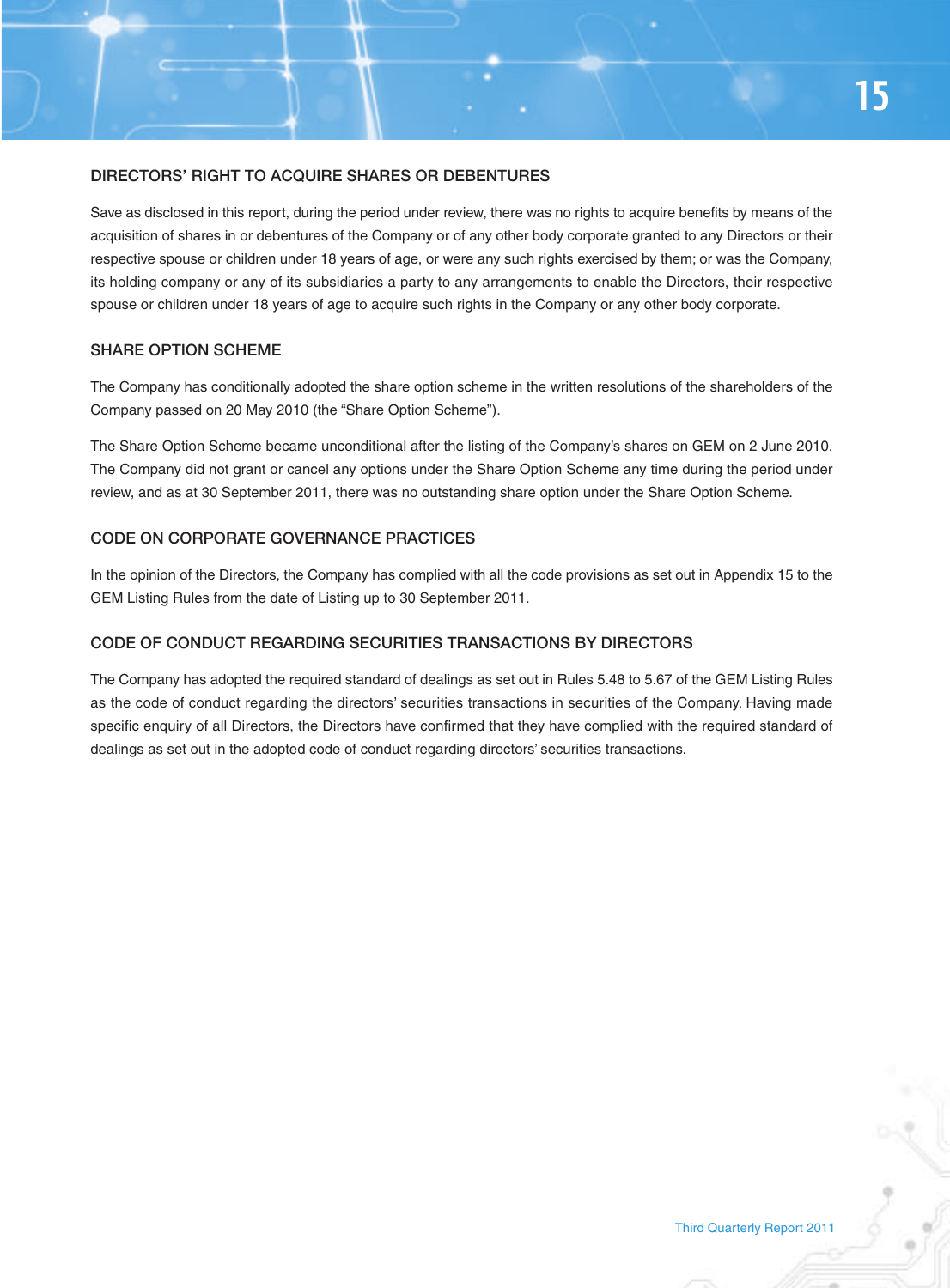#### **PURCHASE, SALE OR REDEMPTION OF THE COMPANY'S SHARES**

During the nine months ended 30 September 2011, neither the Company nor any of its subsidiaries has purchased, sold or redeemed any share of the Company.

#### **COMPETING INTERESTS**

During the nine months ended 30 September 2011, save as disclosed below, none of the Directors or controlling shareholders of the Company nor their respective associates is considered to have interests in a business that competes or is likely to compete, either directly or indirectly, with the businesses of the Group other than those businesses where the Directors have been appointed or were appointed as directors to represent the interests of the Company and/or the Group.

Directel Limited, a company incorporated in the Cayman Islands, is held as to 50% and 50% by Mr. Li Kin Shing, a nonexecutive Director, the chairman of the Company, a controlling shareholder and a substantial shareholder of the Company, and Ms. Kwok King Wa, a controlling shareholder and a substantial shareholder of the Company and the spouse of Mr. Li Kin Shing, respectively. According to the GEM Listing Rules, Directel Limited is an associate of Mr. Li Kin Shing and Ms. Kwok King Wa and thus a connected person.

Directel Limited is the legal and beneficial owner of the RF-SIM intellectual property rights in Hong Kong and Macau. Further, Directel Limited is the licensee of the operation rights of RF-SIM in markets other than the PRC in addition to its owned RF-SIM intellectual property rights in Hong Kong and Macau and it has the right to grant licences of the operation rights of RF-SIM intellectual property rights to others in markets other than the PRC. There is a risk that such services provided by Directel Limited may compete with the services provided by the Group as Directel Limited is expected to grant licences of the operation rights of RF-SIM intellectual property rights in other regions in the future.

International Elite Ltd. ("IEL") is a company incorporated in the Cayman Islands and a listed company on the Main Board of the Stock Exchange with Mr. Li Kin Shing and Ms. Kwok King Wa as controlling shareholders. According to the GEM Listing Rules, IEL is an associate of Mr. Li Kin Shing and Ms. Kwok King Wa and thus a connected person. Sunward Telecom Limited ("Sunward Telecom") and its wholly-owned subsidiaries (collectively, the "Sunward Group") are whollyowned subsidiaries of IEL. The Sunward Group, as a whole, is principally engaged in (i) the research and development, production and sales of RF-SIM products; and (ii) licensing of the RF-SIM operations rights in markets other than Hong Kong and Macau.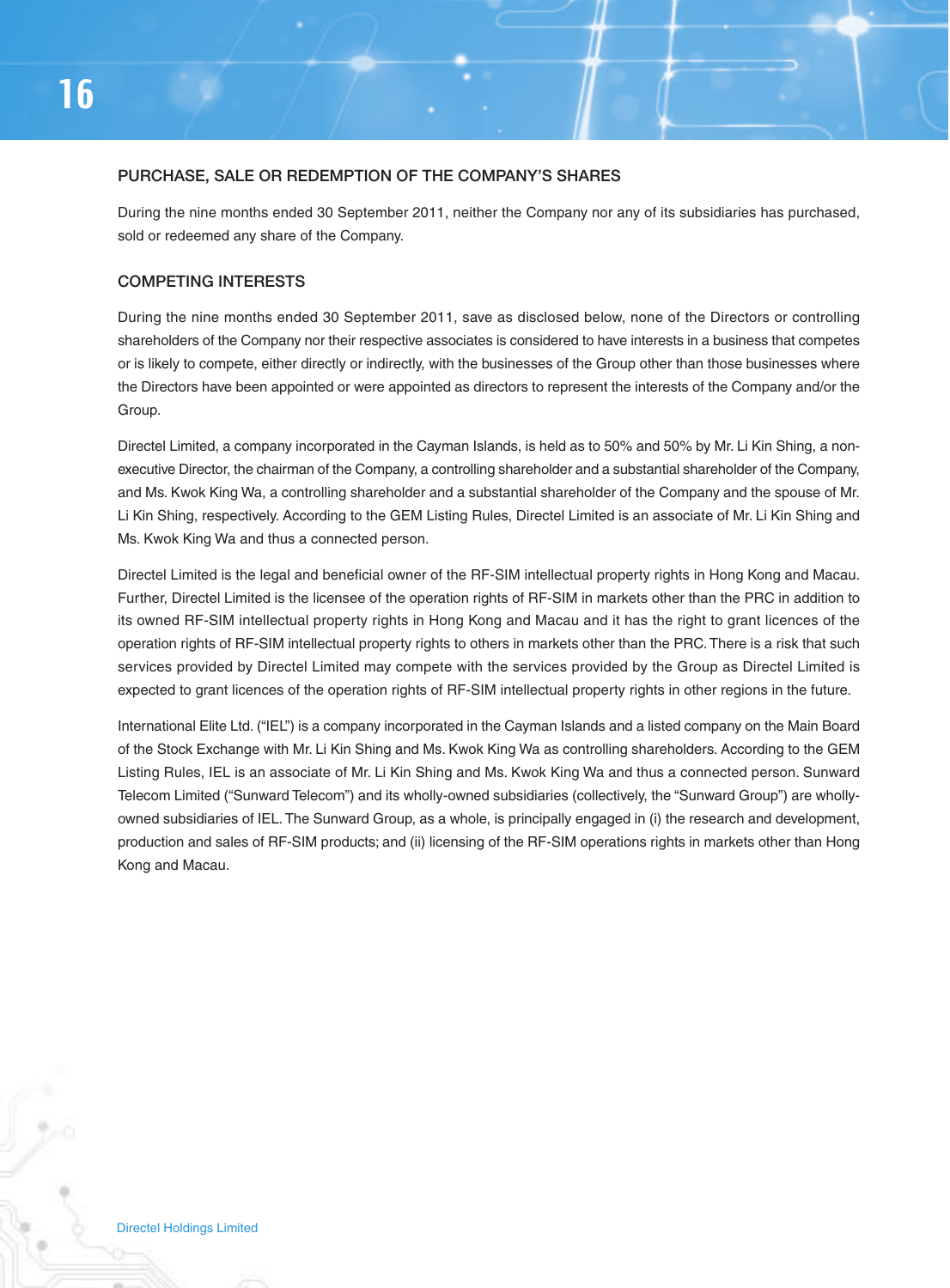The Directors confirm that as China-Hongkong Telecom Limited, a wholly-owned subsidiary of the Company, has obtained the exclusive licence of the operation rights of RF-SIM intellectual property rights in Hong Kong and Macau and since the services provided by the Group are mainly in Hong Kong and Macau, there will be no direct competition between the services provided by Directel Limited, which are in territories other than the PRC, Hong Kong and Macau. There will also be no direct competition between the services provided by IEL, which its strategy is to concentrate on the application of the RF-SIM intellectual property rights in the PRC. Nevertheless, Mr. Li Kin Shing, Ms. Kwok King Wa and Directel Limited (as Covenantors) executed a deed of non-competition undertaking in favour of the Company on 24 May 2010 pursuant to which the Covenantors have undertaken to the Company inter alia, that (i) the Covenantors shall not, directly or indirectly, engage in, invest in, participate in, or attempt to participate in, whether on his/her/its own account or with each other or in conjunction with or on behalf of any person or company, any business which will or may compete with the RF-SIM business of the Group in Hong Kong and Macau; and (ii) in the event the Covenantors or their associates were given any business opportunities that is or may involve in direct or indirect competition with the business of the Group, the Covenantors shall assist the Company in obtaining such business opportunities in the terms being offered to the Covenantors, or more favourable terms being acceptable to the Company.

#### **INTEREST OF COMPLIANCE ADVISER**

As at 30 September 2011, as notified by the Company's compliance adviser, Guotai Junan Capital Limited ("Compliance Adviser"), except for the agreement entered into between the Company and the Compliance Adviser dated 28 May 2010, neither the Compliance Adviser nor its directors, employees or associates had any interests as notified to the Group pursuant to Rule 6A.32 of the GEM Listing Rules and all Directors and controlling shareholders and their respective associates as referred to in Rule 11.04 of the GEM Listing Rules.